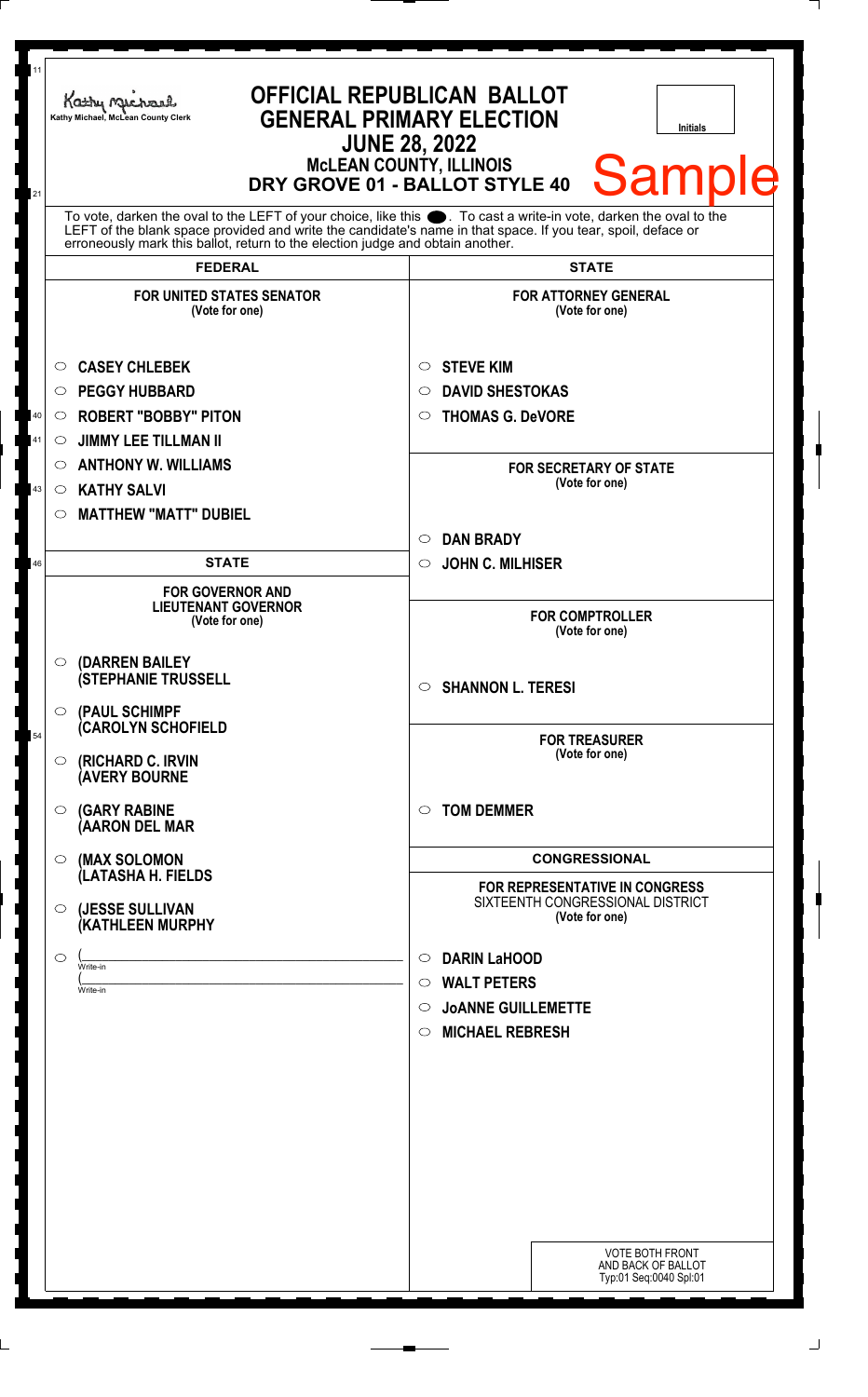|                                                                                                                | <b>OFFICIAL REPUBLICAN BALLOT - GENERAL PRIMARY ELECTION - JUNE 28, 2022</b>                                                        |
|----------------------------------------------------------------------------------------------------------------|-------------------------------------------------------------------------------------------------------------------------------------|
| <b>LEGISLATIVE</b>                                                                                             | <b>JUDICIAL</b>                                                                                                                     |
| <b>FOR STATE SENATOR</b><br>FORTY-SIXTH LEGISLATIVE DISTRICT<br>(Vote for one)                                 | FOR JUDGE OF THE CIRCUIT COURT<br>ELEVENTH JUDICIAL CIRCUIT<br>(To fill the vacancy of the Hon. Scott Drazewski)<br>(Vote for one)  |
| <b>DESI ANDERSON</b><br>$\circ$                                                                                | <b>CARLA BARNES</b><br>$\circ$                                                                                                      |
| <b>REPRESENTATIVE</b>                                                                                          |                                                                                                                                     |
| <b>FOR REPRESENTATIVE</b><br>IN THE GENERAL ASSEMBLY<br>NINETY-FIRST REPRESENTATIVE DISTRICT<br>(Vote for one) | FOR JUDGE OF THE CIRCUIT COURT<br>ELEVENTH JUDICIAL CIRCUIT<br>(To fill the vacancy of the Hon. Paul G. Lawrence)<br>(Vote for one) |
| <b>SCOTT PRESTON</b><br>$\circ$                                                                                | <b>DON KNAPP</b><br>$\circ$                                                                                                         |
| <b>JAMES S. FISHER</b><br>$\bigcirc$                                                                           | <b>AMY McFARLAND</b><br>$\circ$                                                                                                     |
| <b>COUNTY</b>                                                                                                  | <b>PRECINCT</b>                                                                                                                     |
| <b>FOR COUNTY CLERK</b><br>(Vote for one)                                                                      | FOR PRECINCT COMMITTEEPERSON<br>DRY GROVE 01<br>(Vote for one)                                                                      |
| <b>KATHY MICHAEL</b><br>$\circ$                                                                                | <b>TIMOTHY L. HELPHINSTINE</b><br>$\circ$                                                                                           |
| <b>FOR COUNTY TREASURER</b><br>(Vote for one)                                                                  |                                                                                                                                     |
| <b>REBECCA C. McNEIL</b><br>$\circ$                                                                            |                                                                                                                                     |
| <b>FOR COUNTY SHERIFF</b><br>(Vote for one)                                                                    |                                                                                                                                     |
| <b>MATT LANE</b><br>◯                                                                                          |                                                                                                                                     |
| <b>REGIONAL OFFICE</b><br>OF EDUCATION                                                                         |                                                                                                                                     |
| FOR REGIONAL SUPERINTENDENT OF SCHOOLS<br>(DeWITT, LIVINGSTON, LOGAN AND McLEAN COUNTIES)<br>(Vote for one)    |                                                                                                                                     |
| <b>MARK E. JONTRY</b><br>$\circ$                                                                               |                                                                                                                                     |
| <b>COUNTY BOARD</b>                                                                                            |                                                                                                                                     |
| <b>FOR COUNTY BOARD MEMBER</b><br><b>COUNTY BOARD DISTRICT 3</b><br>(Vote for not more than two)               |                                                                                                                                     |
| <b>GEORGE O. WENDT</b><br>$\circ$<br>○ LYNDSAY BLOOMFIELD                                                      |                                                                                                                                     |
|                                                                                                                | YOU HAVE NOW<br><b>COMPLETED VOTING</b>                                                                                             |
|                                                                                                                | <b>VOTE BOTH FRONT</b><br>AND BACK OF BALLOT<br>Typ:01 Seq:0040 Spl:01                                                              |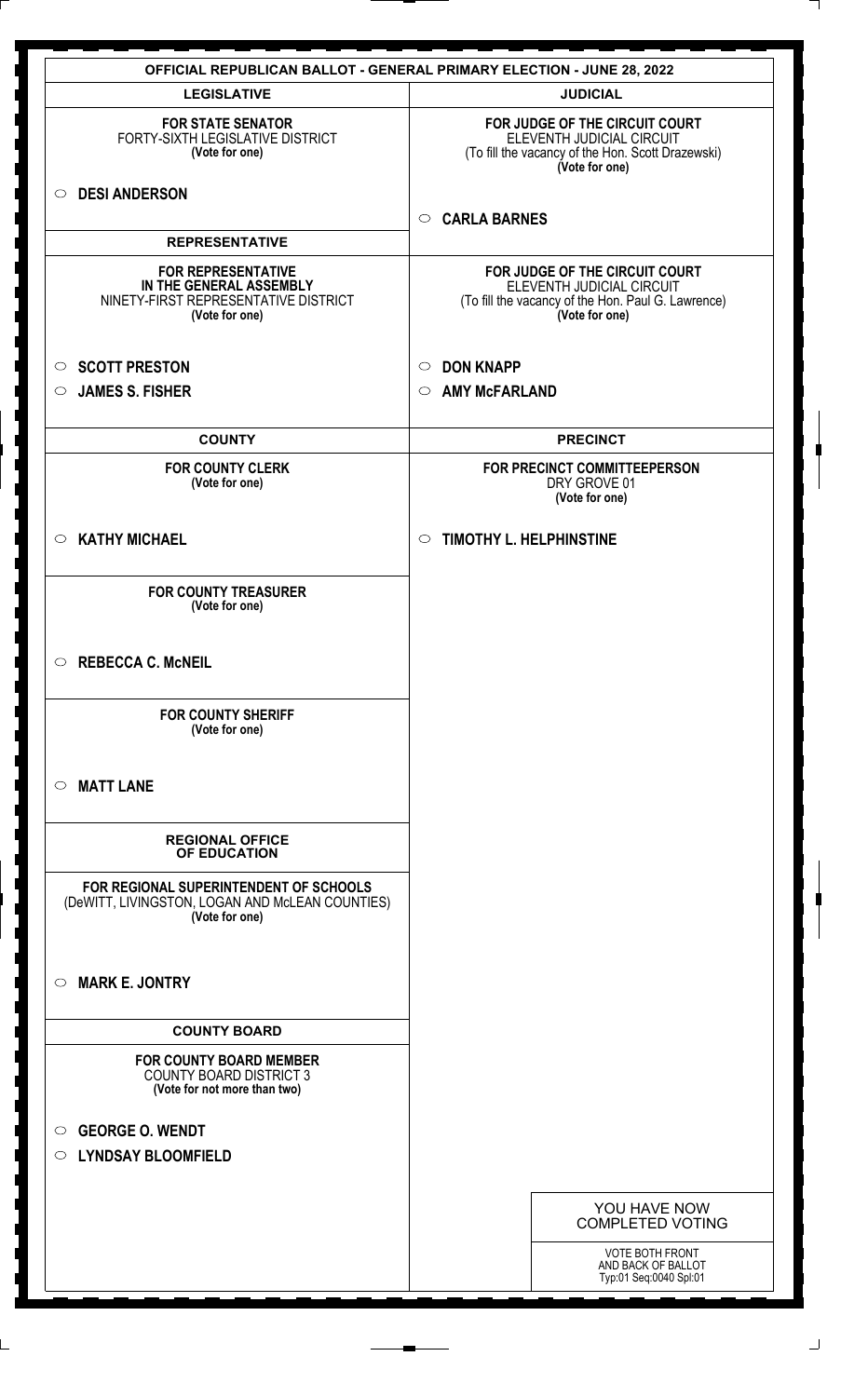| 11       | Kathy Michael<br>Kathy Michael, McLean County Clerk<br>DRY GROVE 01 - BALLOT STYLE 41                                                                                                                                                                                                                               | <b>OFFICIAL REPUBLICAN BALLOT</b><br><b>GENERAL PRIMARY ELECTION</b><br><b>Initials</b><br><b>JUNE 28, 2022</b><br><b>McLEAN COUNTY, ILLINOIS</b><br><b>Sample</b> |
|----------|---------------------------------------------------------------------------------------------------------------------------------------------------------------------------------------------------------------------------------------------------------------------------------------------------------------------|--------------------------------------------------------------------------------------------------------------------------------------------------------------------|
| 21       | To vote, darken the oval to the LEFT of your choice, like this ●. To cast a write-in vote, darken the oval to the<br>LEFT of the blank space provided and write the candidate's name in that space. If you tear, spoil, deface or<br>erroneously mark this ballot, return to the election judge and obtain another. |                                                                                                                                                                    |
|          | <b>FEDERAL</b>                                                                                                                                                                                                                                                                                                      | <b>STATE</b>                                                                                                                                                       |
|          | <b>FOR UNITED STATES SENATOR</b><br>(Vote for one)                                                                                                                                                                                                                                                                  | <b>FOR ATTORNEY GENERAL</b><br>(Vote for one)                                                                                                                      |
| $40\,$   | <b>CASEY CHLEBEK</b><br>O<br><b>PEGGY HUBBARD</b><br>$\circ$<br><b>ROBERT "BOBBY" PITON</b><br>$\circ$                                                                                                                                                                                                              | <b>STEVE KIM</b><br>$\circ$<br><b>DAVID SHESTOKAS</b><br>$\circ$<br><b>THOMAS G. DeVORE</b><br>$\circ$                                                             |
| 41<br>43 | <b>JIMMY LEE TILLMAN II</b><br>$\circ$<br><b>ANTHONY W. WILLIAMS</b><br>$\circ$<br><b>KATHY SALVI</b><br>$\circ$<br><b>MATTHEW "MATT" DUBIEL</b><br>O                                                                                                                                                               | <b>FOR SECRETARY OF STATE</b><br>(Vote for one)                                                                                                                    |
|          |                                                                                                                                                                                                                                                                                                                     | <b>DAN BRADY</b><br>$\circ$                                                                                                                                        |
| 47       | <b>STATE</b><br><b>FOR GOVERNOR AND</b><br><b>LIEUTENANT GOVERNOR</b><br>(Vote for one)                                                                                                                                                                                                                             | <b>JOHN C. MILHISER</b><br>$\circ$<br><b>FOR COMPTROLLER</b>                                                                                                       |
| 51       | <b>(DARREN BAILEY)</b><br>$\circ$<br><b>(STEPHANIE TRUSSELL</b><br>(PAUL SCHIMPF<br>$\circ$                                                                                                                                                                                                                         | (Vote for one)<br>$\circ$ SHANNON L. TERESI                                                                                                                        |
|          | <b>(CAROLYN SCHOFIELD</b><br>(RICHARD C. IRVIN<br>O<br><b>(AVERY BOURNE</b>                                                                                                                                                                                                                                         | <b>FOR TREASURER</b><br>(Vote for one)                                                                                                                             |
|          | <b>(GARY RABINE</b><br>O<br>(AARON DEL MAR                                                                                                                                                                                                                                                                          | <b>TOM DEMMER</b><br>$\circ$                                                                                                                                       |
|          | (MAX SOLOMON<br>$\circ$<br>(LATASHA H. FIELDS                                                                                                                                                                                                                                                                       | <b>CONGRESSIONAL</b><br><b>FOR REPRESENTATIVE IN CONGRESS</b>                                                                                                      |
|          | (JESSE SULLIVAN<br>O<br>(KATHLEEN MURPHY                                                                                                                                                                                                                                                                            | SIXTEENTH CONGRESSIONAL DISTRICT<br>(Vote for one)                                                                                                                 |
|          | O<br>Write-in<br>Write-in                                                                                                                                                                                                                                                                                           | <b>DARIN LaHOOD</b><br>$\circ$<br><b>WALT PETERS</b><br>$\circ$<br><b>JOANNE GUILLEMETTE</b><br>$\circ$<br><b>MICHAEL REBRESH</b><br>$\circ$                       |
|          |                                                                                                                                                                                                                                                                                                                     | <b>VOTE BOTH FRONT</b><br>AND BACK OF BALLOT<br>Typ:01 Seq:0041 Spl:01                                                                                             |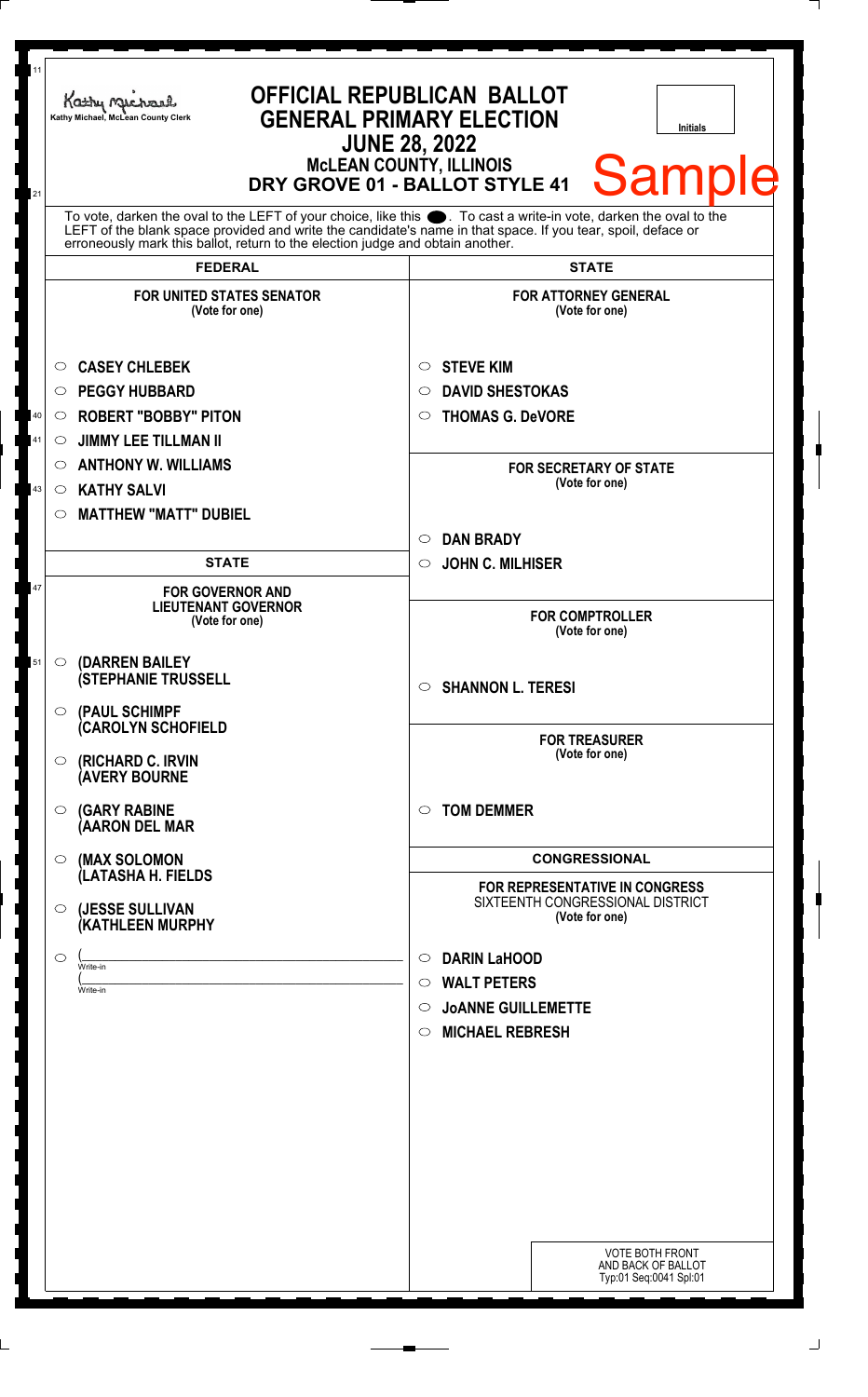|                                                                                                                  | <b>OFFICIAL REPUBLICAN BALLOT - GENERAL PRIMARY ELECTION - JUNE 28, 2022</b>                                                        |
|------------------------------------------------------------------------------------------------------------------|-------------------------------------------------------------------------------------------------------------------------------------|
| <b>LEGISLATIVE</b>                                                                                               | <b>JUDICIAL</b>                                                                                                                     |
| <b>FOR STATE SENATOR</b><br>FORTY-FOURTH LEGISLATIVE DISTRICT<br>(Vote for one)                                  | FOR JUDGE OF THE CIRCUIT COURT<br>ELEVENTH JUDICIAL CIRCUIT<br>(To fill the vacancy of the Hon. Scott Drazewski)<br>(Vote for one)  |
| $\circ$ SALLY J. TURNER                                                                                          | <b>CARLA BARNES</b><br>$\circ$                                                                                                      |
| <b>REPRESENTATIVE</b>                                                                                            |                                                                                                                                     |
| <b>FOR REPRESENTATIVE</b><br>IN THE GENERAL ASSEMBLY<br>EIGHTY-SEVENTH REPRESENTATIVE DISTRICT<br>(Vote for one) | FOR JUDGE OF THE CIRCUIT COURT<br>ELEVENTH JUDICIAL CIRCUIT<br>(To fill the vacancy of the Hon. Paul G. Lawrence)<br>(Vote for one) |
| <b>MARY J. BURRESS</b><br>$\circ$                                                                                | <b>DON KNAPP</b><br>$\circ$                                                                                                         |
| <b>WILLIAM E HAUTER</b><br>$\circ$                                                                               | <b>AMY McFARLAND</b><br>$\circ$                                                                                                     |
| $\circ$                                                                                                          |                                                                                                                                     |
| Write-in                                                                                                         | <b>PRECINCT</b>                                                                                                                     |
| <b>COUNTY</b>                                                                                                    | FOR PRECINCT COMMITTEEPERSON<br>DRY GROVE 01<br>(Vote for one)                                                                      |
| <b>FOR COUNTY CLERK</b><br>(Vote for one)                                                                        | <b>TIMOTHY L. HELPHINSTINE</b><br>$\circ$                                                                                           |
| <b>KATHY MICHAEL</b><br>$\circ$                                                                                  |                                                                                                                                     |
| <b>FOR COUNTY TREASURER</b><br>(Vote for one)                                                                    |                                                                                                                                     |
| <b>REBECCA C. McNEIL</b><br>$\circ$                                                                              |                                                                                                                                     |
| <b>FOR COUNTY SHERIFF</b><br>(Vote for one)                                                                      |                                                                                                                                     |
| <b>MATT LANE</b><br>$\circ$                                                                                      |                                                                                                                                     |
| <b>REGIONAL OFFICE</b><br>OF EDUCATION                                                                           |                                                                                                                                     |
| FOR REGIONAL SUPERINTENDENT OF SCHOOLS<br>(DeWITT, LIVINGSTON, LOGAN AND McLEAN COUNTIES)<br>(Vote for one)      |                                                                                                                                     |
| <b>MARK E. JONTRY</b><br>◯                                                                                       |                                                                                                                                     |
| <b>COUNTY BOARD</b>                                                                                              |                                                                                                                                     |
| <b>FOR COUNTY BOARD MEMBER</b><br><b>COUNTY BOARD DISTRICT 3</b><br>(Vote for not more than two)                 |                                                                                                                                     |
| <b>GEORGE O. WENDT</b><br>$\circ$                                                                                |                                                                                                                                     |
| <b>LYNDSAY BLOOMFIELD</b><br>$\circ$                                                                             | YOU HAVE NOW<br><b>COMPLETED VOTING</b>                                                                                             |
|                                                                                                                  | VOTE BOTH FRONT                                                                                                                     |
|                                                                                                                  | AND BACK OF BALLOT<br>Typ:01 Seq:0041 Spl:01                                                                                        |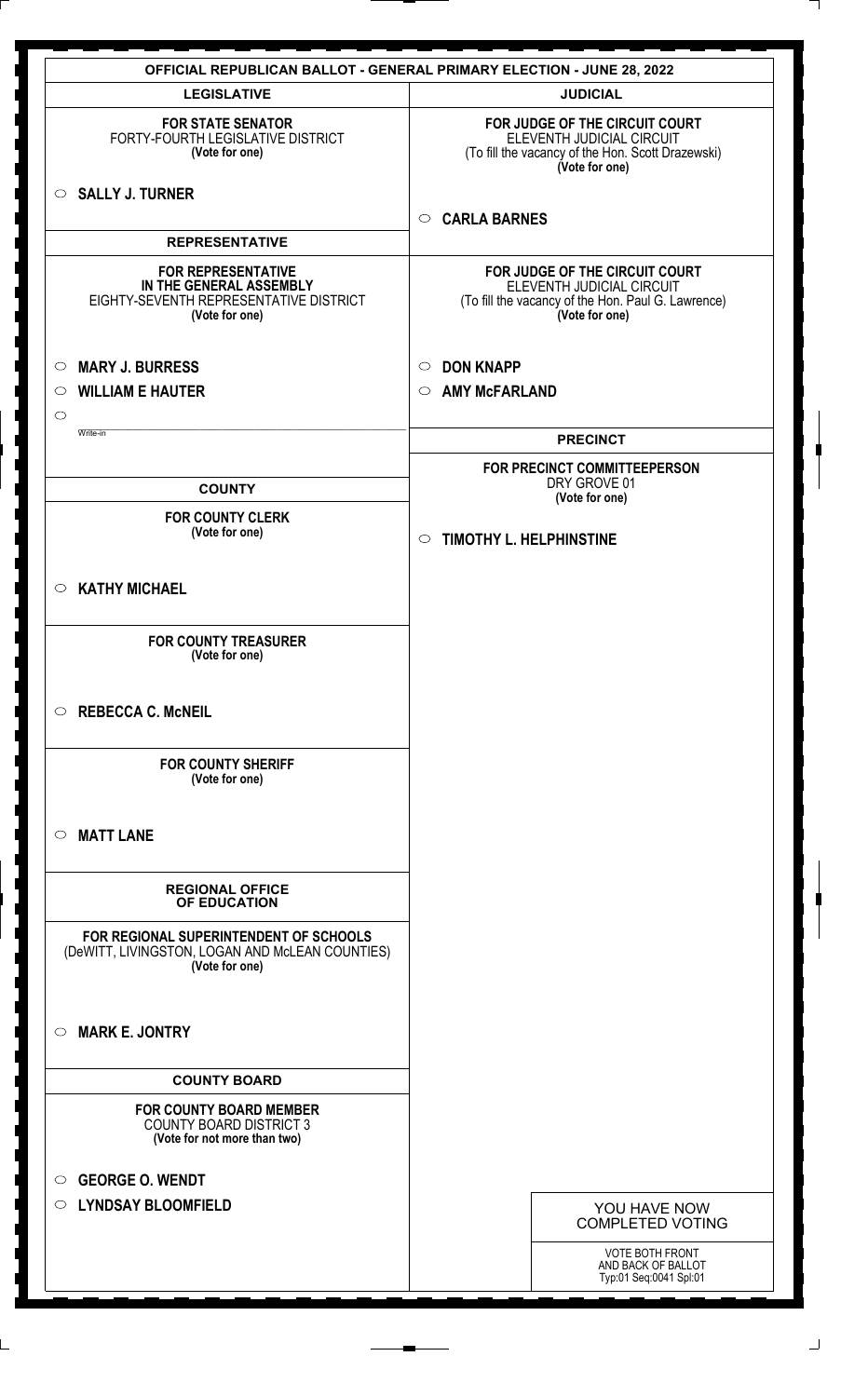| 11<br>21 | Kathy Michael<br>Kathy Michael, McLean County Clerk                                                                                                                                                                                                                                                                    | <b>OFFICIAL REPUBLICAN BALLOT</b><br><b>GENERAL PRIMARY ELECTION</b><br>Initials<br><b>JUNE 28, 2022</b><br>McLEAN COUNTY, ILLINOIS<br>DRY GROVE 01 - BALLOT STYLE 42<br><b>Sample</b> |
|----------|------------------------------------------------------------------------------------------------------------------------------------------------------------------------------------------------------------------------------------------------------------------------------------------------------------------------|----------------------------------------------------------------------------------------------------------------------------------------------------------------------------------------|
|          | To vote, darken the oval to the LEFT of your choice, like this $\bullet$ . To cast a write-in vote, darken the oval to the LEFT of the blank space provided and write the candidate's name in that space. If you tear, spoil, deface<br>erroneously mark this ballot, return to the election judge and obtain another. |                                                                                                                                                                                        |
|          | <b>FEDERAL</b>                                                                                                                                                                                                                                                                                                         | <b>STATE</b>                                                                                                                                                                           |
|          | <b>FOR UNITED STATES SENATOR</b><br>(Vote for one)                                                                                                                                                                                                                                                                     | <b>FOR ATTORNEY GENERAL</b><br>(Vote for one)                                                                                                                                          |
|          | <b>CASEY CHLEBEK</b><br>$\circ$                                                                                                                                                                                                                                                                                        | <b>STEVE KIM</b><br>$\circ$                                                                                                                                                            |
|          | <b>PEGGY HUBBARD</b><br>$\circ$                                                                                                                                                                                                                                                                                        | <b>DAVID SHESTOKAS</b><br>$\circ$                                                                                                                                                      |
| $40\,$   | <b>ROBERT "BOBBY" PITON</b><br>$\circ$                                                                                                                                                                                                                                                                                 | <b>THOMAS G. DeVORE</b><br>$\circ$                                                                                                                                                     |
| 41       | <b>JIMMY LEE TILLMAN II</b><br>O                                                                                                                                                                                                                                                                                       |                                                                                                                                                                                        |
|          | <b>ANTHONY W. WILLIAMS</b><br>$\circ$                                                                                                                                                                                                                                                                                  | <b>FOR SECRETARY OF STATE</b>                                                                                                                                                          |
| 43       | <b>KATHY SALVI</b><br>$\circ$                                                                                                                                                                                                                                                                                          | (Vote for one)                                                                                                                                                                         |
|          | <b>MATTHEW "MATT" DUBIEL</b><br>O                                                                                                                                                                                                                                                                                      |                                                                                                                                                                                        |
|          |                                                                                                                                                                                                                                                                                                                        | <b>DAN BRADY</b><br>$\circ$                                                                                                                                                            |
|          | <b>STATE</b>                                                                                                                                                                                                                                                                                                           | <b>JOHN C. MILHISER</b><br>$\circ$                                                                                                                                                     |
| 47       | <b>FOR GOVERNOR AND</b><br><b>LIEUTENANT GOVERNOR</b><br>(Vote for one)                                                                                                                                                                                                                                                | <b>FOR COMPTROLLER</b><br>(Vote for one)                                                                                                                                               |
| 52       | (DARREN BAILEY<br>$\circ$<br><b>(STEPHANIE TRUSSELL</b><br>(PAUL SCHIMPF<br>$\circ$                                                                                                                                                                                                                                    | $\circ$ SHANNON L. TERESI                                                                                                                                                              |
|          | <b>CAROLYN SCHOFIELD</b><br>(RICHARD C. IRVIN<br>O<br><b>(AVERY BOURNE</b>                                                                                                                                                                                                                                             | <b>FOR TREASURER</b><br>(Vote for one)                                                                                                                                                 |
|          | <b>(GARY RABINE</b><br>$\circ$<br>(AARON DEL MAR                                                                                                                                                                                                                                                                       | <b>TOM DEMMER</b><br>$\circ$                                                                                                                                                           |
|          | (MAX SOLOMON<br>$\circ$                                                                                                                                                                                                                                                                                                | <b>CONGRESSIONAL</b>                                                                                                                                                                   |
|          | (LATASHA H. FIELDS                                                                                                                                                                                                                                                                                                     | <b>FOR REPRESENTATIVE IN CONGRESS</b>                                                                                                                                                  |
|          | (JESSE SULLIVAN<br>$\circ$<br>(KATHLEEN MURPHY                                                                                                                                                                                                                                                                         | SIXTEENTH CONGRESSIONAL DISTRICT<br>(Vote for one)                                                                                                                                     |
|          | $\circlearrowright$<br>Write-in                                                                                                                                                                                                                                                                                        | <b>DARIN LaHOOD</b><br>$\circ$                                                                                                                                                         |
|          | Write-in                                                                                                                                                                                                                                                                                                               | <b>WALT PETERS</b><br>$\circ$                                                                                                                                                          |
|          |                                                                                                                                                                                                                                                                                                                        | <b>JOANNE GUILLEMETTE</b><br>$\circ$                                                                                                                                                   |
|          |                                                                                                                                                                                                                                                                                                                        | <b>MICHAEL REBRESH</b><br>$\circ$                                                                                                                                                      |
|          |                                                                                                                                                                                                                                                                                                                        |                                                                                                                                                                                        |
|          |                                                                                                                                                                                                                                                                                                                        |                                                                                                                                                                                        |
|          |                                                                                                                                                                                                                                                                                                                        |                                                                                                                                                                                        |
|          |                                                                                                                                                                                                                                                                                                                        |                                                                                                                                                                                        |
|          |                                                                                                                                                                                                                                                                                                                        |                                                                                                                                                                                        |
|          |                                                                                                                                                                                                                                                                                                                        |                                                                                                                                                                                        |
|          |                                                                                                                                                                                                                                                                                                                        | <b>VOTE BOTH FRONT</b><br>AND BACK OF BALLOT<br>Typ:01 Seq:0042 Spl:01                                                                                                                 |
|          |                                                                                                                                                                                                                                                                                                                        |                                                                                                                                                                                        |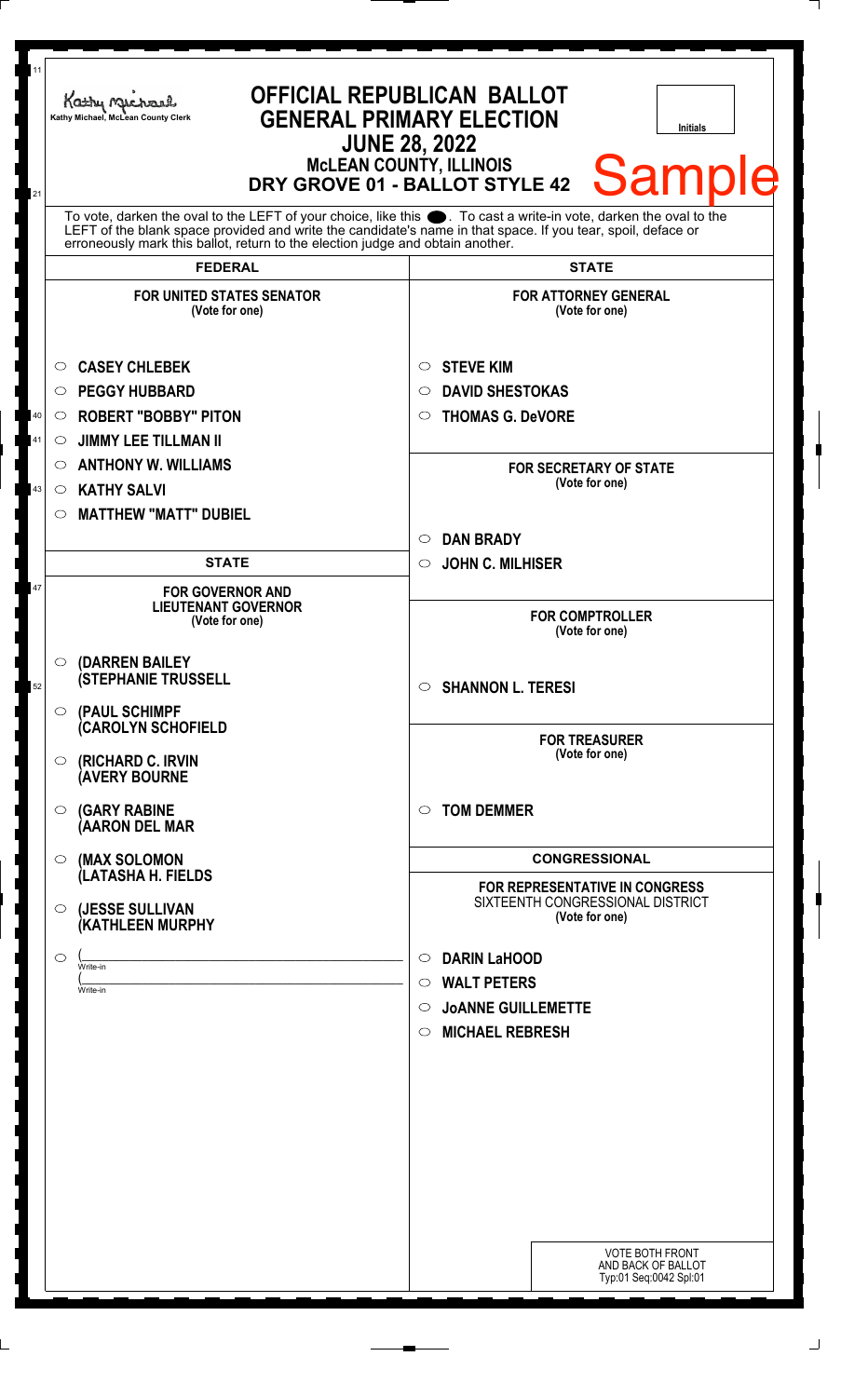|                                                                                                                | <b>OFFICIAL REPUBLICAN BALLOT - GENERAL PRIMARY ELECTION - JUNE 28, 2022</b>                                                        |
|----------------------------------------------------------------------------------------------------------------|-------------------------------------------------------------------------------------------------------------------------------------|
| <b>LEGISLATIVE</b>                                                                                             | <b>JUDICIAL</b>                                                                                                                     |
| <b>FOR STATE SENATOR</b><br>FORTY-SIXTH LEGISLATIVE DISTRICT<br>(Vote for one)                                 | FOR JUDGE OF THE CIRCUIT COURT<br>ELEVENTH JUDICIAL CIRCUIT<br>(To fill the vacancy of the Hon. Scott Drazewski)<br>(Vote for one)  |
| O DESI ANDERSON                                                                                                | <b>CARLA BARNES</b><br>$\circ$                                                                                                      |
| <b>REPRESENTATIVE</b>                                                                                          |                                                                                                                                     |
| <b>FOR REPRESENTATIVE</b><br>IN THE GENERAL ASSEMBLY<br>NINETY-FIRST REPRESENTATIVE DISTRICT<br>(Vote for one) | FOR JUDGE OF THE CIRCUIT COURT<br>ELEVENTH JUDICIAL CIRCUIT<br>(To fill the vacancy of the Hon. Paul G. Lawrence)<br>(Vote for one) |
| <b>SCOTT PRESTON</b><br>$\circ$                                                                                | <b>DON KNAPP</b><br>$\circ$                                                                                                         |
| <b>JAMES S. FISHER</b><br>$\circ$                                                                              | <b>AMY McFARLAND</b><br>$\circ$                                                                                                     |
| <b>COUNTY</b>                                                                                                  | <b>PRECINCT</b>                                                                                                                     |
| <b>FOR COUNTY CLERK</b><br>(Vote for one)                                                                      | FOR PRECINCT COMMITTEEPERSON<br>DRY GROVE 01<br>(Vote for one)                                                                      |
| <b>KATHY MICHAEL</b><br>$\circ$                                                                                | <b>TIMOTHY L. HELPHINSTINE</b><br>$\circ$                                                                                           |
| <b>FOR COUNTY TREASURER</b><br>(Vote for one)                                                                  |                                                                                                                                     |
| <b>REBECCA C. McNEIL</b><br>$\circ$                                                                            |                                                                                                                                     |
| <b>FOR COUNTY SHERIFF</b><br>(Vote for one)                                                                    |                                                                                                                                     |
| <b>MATT LANE</b><br>$\circ$                                                                                    |                                                                                                                                     |
| <b>REGIONAL OFFICE</b><br>OF EDUCATION                                                                         |                                                                                                                                     |
| FOR REGIONAL SUPERINTENDENT OF SCHOOLS<br>(DeWITT, LIVINGSTON, LOGAN AND McLEAN COUNTIES)<br>(Vote for one)    |                                                                                                                                     |
| <b>MARK E. JONTRY</b><br>$\circ$                                                                               |                                                                                                                                     |
| <b>COUNTY BOARD</b>                                                                                            |                                                                                                                                     |
| <b>FOR COUNTY BOARD MEMBER</b><br><b>COUNTY BOARD DISTRICT 8</b><br>(Vote for not more than two)               |                                                                                                                                     |
| $\circ$<br>Write-in                                                                                            |                                                                                                                                     |
| $\circ$                                                                                                        |                                                                                                                                     |
| Write-in                                                                                                       | YOU HAVE NOW<br><b>COMPLETED VOTING</b>                                                                                             |
|                                                                                                                | <b>VOTE BOTH FRONT</b><br>AND BACK OF BALLOT<br>Typ:01 Seq:0042 Spl:01                                                              |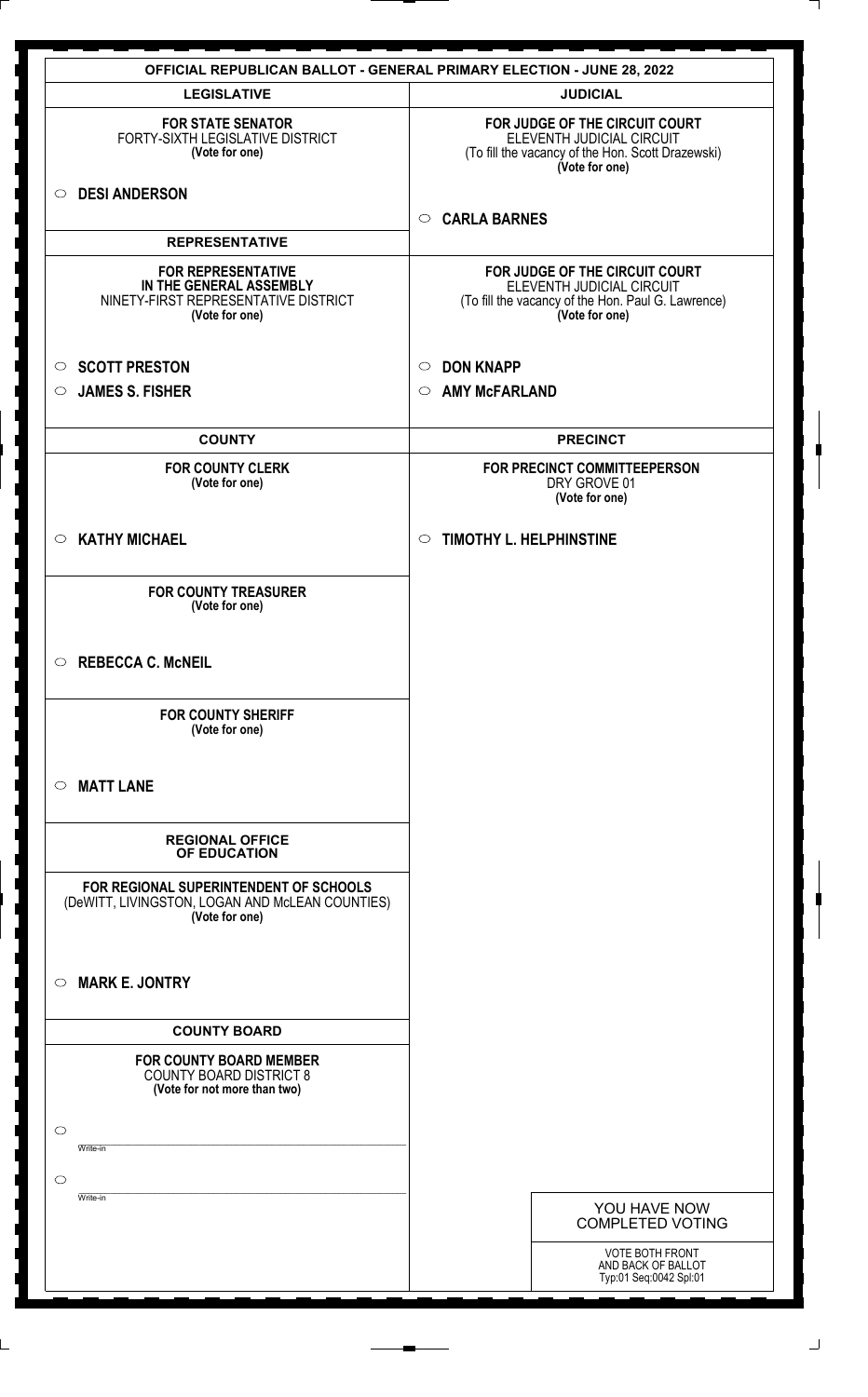| 11<br>21 | Kathy Michael<br>Kathy Michael, McLean County Clerk                                                                                                                                                                                                                                                                | <b>OFFICIAL REPUBLICAN BALLOT</b><br><b>GENERAL PRIMARY ELECTION</b><br><b>Initials</b><br><b>JUNE 28, 2022</b><br>McLEAN COUNTY, ILLINOIS<br>DRY GROVE 01 - BALLOT STYLE 43<br><b>Sample</b> |
|----------|--------------------------------------------------------------------------------------------------------------------------------------------------------------------------------------------------------------------------------------------------------------------------------------------------------------------|-----------------------------------------------------------------------------------------------------------------------------------------------------------------------------------------------|
|          | To vote, darken the oval to the LEFT of your choice, like this . To cast a write-in vote, darken the oval to the<br>LEFT of the blank space provided and write the candidate's name in that space. If you tear, spoil, deface or<br>erroneously mark this ballot, return to the election judge and obtain another. |                                                                                                                                                                                               |
|          | <b>FEDERAL</b>                                                                                                                                                                                                                                                                                                     | <b>STATE</b>                                                                                                                                                                                  |
|          | <b>FOR UNITED STATES SENATOR</b><br>(Vote for one)                                                                                                                                                                                                                                                                 | <b>FOR ATTORNEY GENERAL</b><br>(Vote for one)                                                                                                                                                 |
|          | <b>CASEY CHLEBEK</b><br>O                                                                                                                                                                                                                                                                                          | <b>STEVE KIM</b><br>$\circ$                                                                                                                                                                   |
|          | <b>PEGGY HUBBARD</b><br>$\circ$                                                                                                                                                                                                                                                                                    | <b>DAVID SHESTOKAS</b><br>$\circ$                                                                                                                                                             |
| 40       | <b>ROBERT "BOBBY" PITON</b><br>$\circ$                                                                                                                                                                                                                                                                             | <b>THOMAS G. DeVORE</b><br>$\circ$                                                                                                                                                            |
| 41       | <b>JIMMY LEE TILLMAN II</b><br>$\circ$                                                                                                                                                                                                                                                                             |                                                                                                                                                                                               |
|          | <b>ANTHONY W. WILLIAMS</b><br>O                                                                                                                                                                                                                                                                                    | <b>FOR SECRETARY OF STATE</b>                                                                                                                                                                 |
| 43       | <b>KATHY SALVI</b><br>$\circ$                                                                                                                                                                                                                                                                                      | (Vote for one)                                                                                                                                                                                |
|          | <b>MATTHEW "MATT" DUBIEL</b><br>$\circ$                                                                                                                                                                                                                                                                            |                                                                                                                                                                                               |
|          |                                                                                                                                                                                                                                                                                                                    | <b>DAN BRADY</b><br>$\circ$                                                                                                                                                                   |
|          | <b>STATE</b>                                                                                                                                                                                                                                                                                                       | <b>JOHN C. MILHISER</b><br>$\circ$                                                                                                                                                            |
| 47       | <b>FOR GOVERNOR AND</b><br><b>LIEUTENANT GOVERNOR</b><br>(Vote for one)                                                                                                                                                                                                                                            | <b>FOR COMPTROLLER</b><br>(Vote for one)                                                                                                                                                      |
| 53       | (DARREN BAILEY<br>$\circ$<br><b>(STEPHANIE TRUSSELL</b><br>(PAUL SCHIMPF<br>$\circ$                                                                                                                                                                                                                                | $\circ$ SHANNON L. TERESI                                                                                                                                                                     |
|          | <b>CAROLYN SCHOFIELD</b><br>(RICHARD C. IRVIN<br>O                                                                                                                                                                                                                                                                 | <b>FOR TREASURER</b><br>(Vote for one)                                                                                                                                                        |
|          | <b>(AVERY BOURNE</b><br><b>(GARY RABINE</b><br>O<br>(AARON DEL MAR                                                                                                                                                                                                                                                 | <b>TOM DEMMER</b><br>$\circ$                                                                                                                                                                  |
|          | (MAX SOLOMON<br>$\circ$                                                                                                                                                                                                                                                                                            | <b>CONGRESSIONAL</b>                                                                                                                                                                          |
|          | (LATASHA H. FIELDS                                                                                                                                                                                                                                                                                                 | <b>FOR REPRESENTATIVE IN CONGRESS</b>                                                                                                                                                         |
|          | (JESSE SULLIVAN<br>$\circ$<br>(KATHLEEN MURPHY                                                                                                                                                                                                                                                                     | SIXTEENTH CONGRESSIONAL DISTRICT<br>(Vote for one)                                                                                                                                            |
|          | O<br>Write-in                                                                                                                                                                                                                                                                                                      | <b>DARIN LaHOOD</b><br>$\circ$                                                                                                                                                                |
|          | Write-in                                                                                                                                                                                                                                                                                                           | <b>WALT PETERS</b><br>$\circ$                                                                                                                                                                 |
|          |                                                                                                                                                                                                                                                                                                                    | <b>JOANNE GUILLEMETTE</b><br>◯                                                                                                                                                                |
|          |                                                                                                                                                                                                                                                                                                                    | <b>MICHAEL REBRESH</b><br>$\circ$                                                                                                                                                             |
|          |                                                                                                                                                                                                                                                                                                                    |                                                                                                                                                                                               |
|          |                                                                                                                                                                                                                                                                                                                    |                                                                                                                                                                                               |
|          |                                                                                                                                                                                                                                                                                                                    |                                                                                                                                                                                               |
|          |                                                                                                                                                                                                                                                                                                                    |                                                                                                                                                                                               |
|          |                                                                                                                                                                                                                                                                                                                    |                                                                                                                                                                                               |
|          |                                                                                                                                                                                                                                                                                                                    | <b>VOTE BOTH FRONT</b>                                                                                                                                                                        |
|          |                                                                                                                                                                                                                                                                                                                    | AND BACK OF BALLOT<br>Typ:01 Seq:0043 Spl:01                                                                                                                                                  |
|          |                                                                                                                                                                                                                                                                                                                    |                                                                                                                                                                                               |